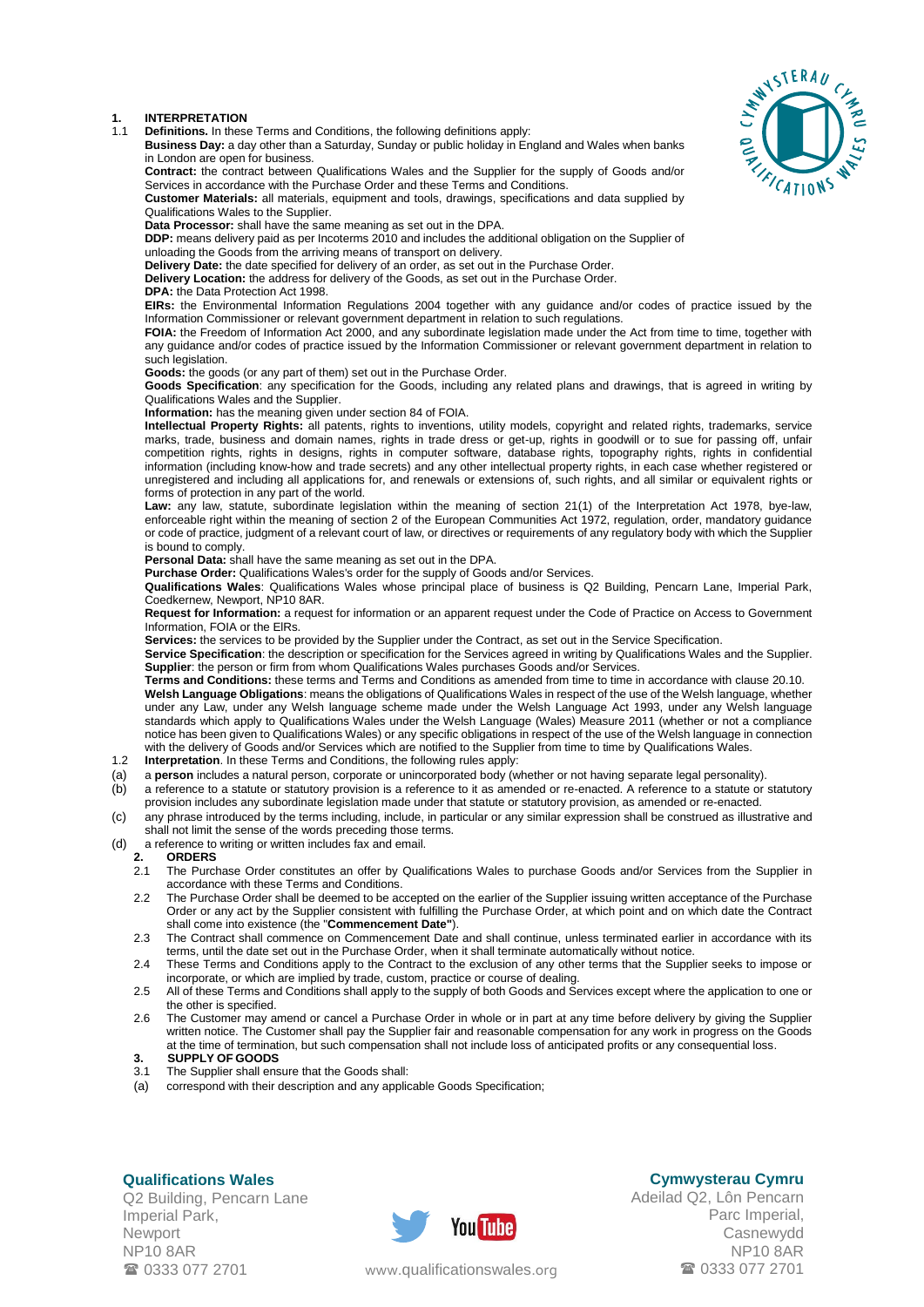- (b) be of satisfactory quality (within the meaning of the Sale of Goods Act 1979) and fit for any purpose held out by the Supplier or made known to the Supplier by Qualifications Wales, expressly or by implication, and in this respect Qualifications Wales relies on the Supplier's skill and judgment;
- (c) where applicable, be free from defects in design, materials and workmanship and remain so for 12 months (or such other period set out in the Purchase Order) after delivery; and
- (d) comply with all applicable statutory and regulatory requirements relating to the manufacture, labelling, packaging, storage, handling and delivery of the Goods.
- 3.2 The Supplier shall ensure that at all times it has and maintains all the licences, permissions, authorisations, consents and permits that it needs to carry out its obligations under the Contract in respect of the Goods.
- 3.3 The Customer shall have the right to inspect and test the Goods at any time before delivery.
- 3.4 If following such inspection or testing Qualifications Wales considers that the Goods do not conform or are unlikely to comply with the Supplier's undertakings at claus[e 3.1,](#page-0-0) Qualifications Wales shall inform the Supplier and the Supplier shall immediately take such remedial action as is necessary to ensure compliance.
- **4. DELIVERY OF GOODS**
- 4.1 The Supplier shall ensure that:
- (a) the Goods are properly packed (and, if applicable packed in accordance with the OEM's recommendation) and secured in such manner as to enable them to reach their destination in good condition;
- (b) each delivery of the Goods is accompanied by a delivery note which shows the order number, the type and quantity of Goods (including the code number of the Goods, where applicable), special storage instructions (if any) and, if the relevant Purchase Order is being delivered by instalments, the outstanding balance of Goods remaining to be delivered; and
- (c) if the Supplier requires Qualifications Wales to return any packaging material for the Goods to the Supplier, that fact is clearly stated on the delivery note. Any such packaging material shall only be returned to the Supplier at the cost of the Supplier.
- 4.2 The Supplier shall deliver the Goods:<br>(a) on or before the Delivery Date;
- (a) on or before the Delivery Date;<br>(b) at the Delivery Location on a D at the Delivery Location on a DDP basis (unless expressly stated otherwise in the Purchase Order); and
- (c) during Qualifications Wales's normal business hours, or as instructed by Qualifications Wales.
- <span id="page-1-1"></span>4.3 Delivery of the Goods shall be completed on the completion of unloading of the Goods at the Delivery Location.
- 4.4 The Supplier shall not deliver Purchase Orders in instalments without Qualifications Wales's prior written consent. Where it is agreed that Purchase Orders may be delivered by instalments, such instalments shall be invoiced separately. However, failure by the Supplier to deliver any one instalment on time or at all, or any defect in an instalment, shall entitle Qualifications Wales to the remedies set out in claus[e 6.](#page-1-0)
- 4.5 Title and risk in the Goods shall pass to Qualifications Wales on completion of delivery in accordance with claus[e 4.3.](#page-1-1)<br>5. SUPPLY OF SERVICES
- <span id="page-1-2"></span>**5. SUPPLY OF SERVICES**
- The Supplier shall from the Commencement Date and for the duration of the Contract provide the Services to Qualifications Wales in accordance with the terms of the Contract.
- 5.2 The Supplier shall meet any performance dates for the Services specified in the Purchase Order or notified to the Supplier by qualifications Wales and time is of the essence in relation to any of those performance dates.
- 5.3 In supplying the Services, the Supplier shall:
- (a) co-operate with Qualifications Wales in all matters relating to the Services, and comply with all instructions of Qualifications Wales;
- (b) perform the Services with the highest level of care, skill and diligence in accordance with best practice in the Supplier's industry, profession or trade;
- (c) only use personnel who are suitably skilled and experienced to perform tasks assigned to them, and in sufficient number to ensure that the Supplier's obligations are fulfilled;
- (d) ensure that the Services will conform in all respects with all descriptions and specifications set out in the Service Specification;
- (e) provide all equipment, tools and vehicles and such other items as are required to provide the Services;
- (f) use the best quality goods, materials, standards and techniques, and ensure all goods and materials supplied and used in the Services or transferred to Qualifications Wales, will be free from defects in workmanship, installation and design;
- (g) ensure that it obtains and at all times maintains all necessary licences, permissions and consents (statutory, regulatory or otherwise) it may require and which are necessary to enable it to comply with its obligations, and comply with all applicable laws and regulations:
- (h) observe all health and safety rules and regulations and any other security requirements that apply at any of Qualifications Wales's premises;
- (i) notify Qualifications Wales in writing immediately upon the occurrence of any change of control of the Supplier;<br>(i) hold all Customer Materials in safe custody at its own risk, maintain Qualifications Wales Materials
- hold all Customer Materials in safe custody at its own risk, maintain Qualifications Wales Materials in good condition until returned to Qualifications Wales, and not dispose or use Qualifications Wales Materials other than in accordance with Qualifications Wales's written instructions or authorisation; and
- (k) not do or omit to do anything which may cause Qualifications Wales to lose any licence, authority, consent or permission upon which it relies for the purposes of conducting its business, and the Supplier acknowledges that Qualifications Wales may rely or act on the Services.

# <span id="page-1-0"></span>**6. CUSTOMER REMEDIES**

- If the Supplier fails to:
- (i) deliver the Goods and/or perform the Services by the applicable date (including without limitation the performance dates for Services and/or the Delivery Date for Goods); and/or
- (ii) comply with the undertakings in clause [3](#page-0-1) and/or claus[e 5](#page-1-2) (as applicable),
- Qualifications Wales shall, without limiting its other rights or remedies (and whether or not it has accepted the Goods), have one or more of the following rights:
- (b) to terminate the Contract with immediate effect by giving written notice to the Supplier;
- (c) to refuse to accept any subsequent performance of the Services and/or delivery of the Goods which the Supplier attempts to make;
- (d) to recover from the Supplier any costs incurred by Qualifications Wales in obtaining substitute goods and/or services from a third party;
- (e) where Qualifications Wales has paid in advance for Services that have not been provided by the Supplier and/or Goods which have not been delivered by the Supplier, to have such sums refunded by the Supplier; and
- (f) to reject the Goods (in whole or in part) whether or not title has passed and to return them to the Supplier at the Supplier's own risk and expense;
- (g) to require the Supplier to repair or replace the rejected Goods, or to provide a full refund of the price of the rejected Goods;
- (h) to claim damages for any additional costs, loss or expenses incurred by Qualifications Wales which are in any way attributable to the Supplier's failure to perform its obligations under the Contract.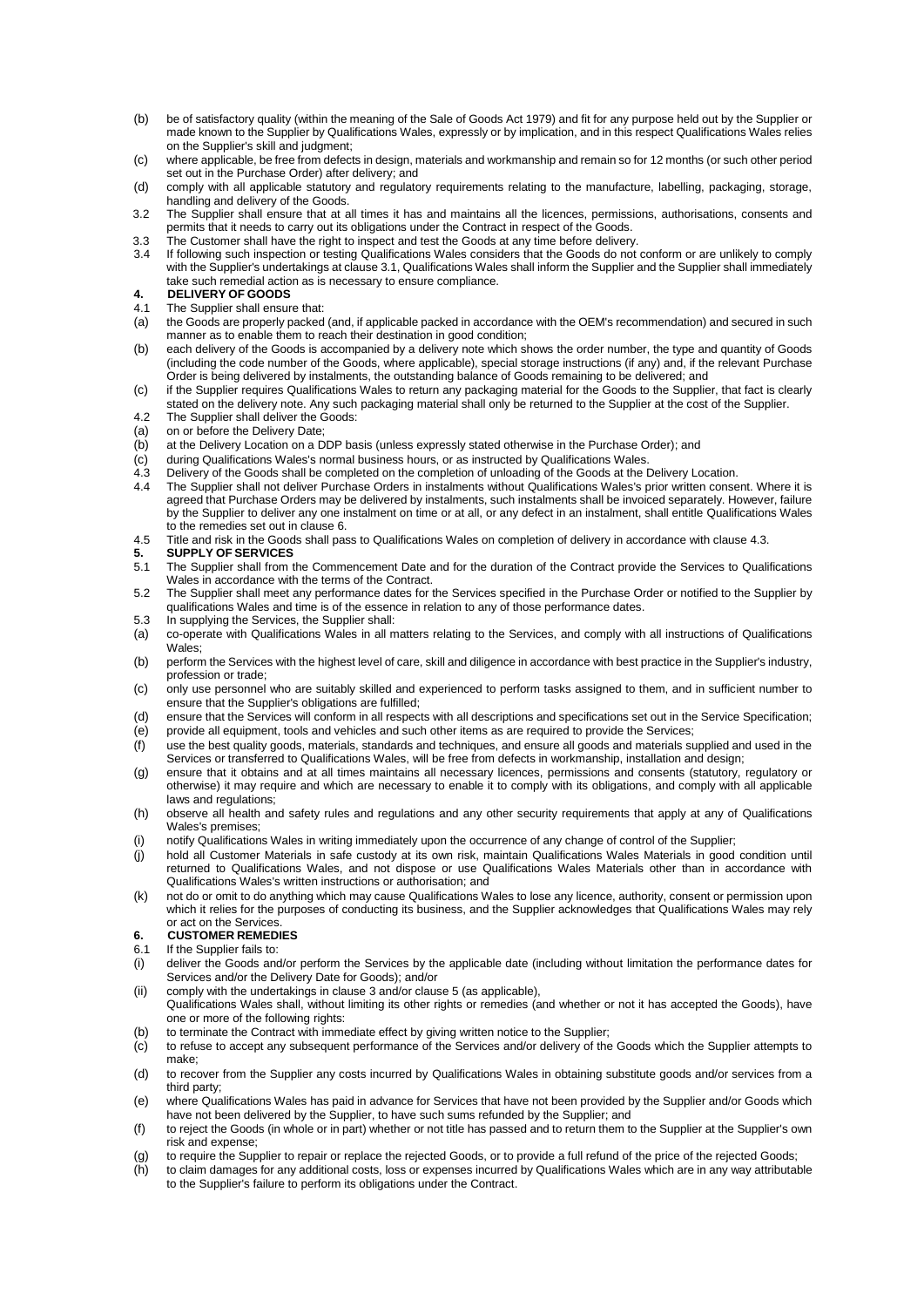- 6.2 These Terms and Conditions shall extend to any substituted or remedial services and/or repaired or replacement goods supplied by the Supplier.
- 6.3 The Customer's rights under this Contract are in addition to its rights and remedies implied by statute and common law. **7. CUSTOMER'S OBLIGATIONS**

# The Customer shall:

- (a) provide the Supplier with reasonable access at reasonable times to Qualifications Wales's premises for the purpose of providing the Services; and
- (b) provide such information as the Supplier may reasonably request for the provision of the Services and Qualifications Wales considers reasonably necessary for the purpose of providing the Services.
- <span id="page-2-0"></span>**8. CHARGES AND PAYMENT**
- 8.1 The Supplier shall pay for Goods and Services in accordance with this clause [8.](#page-2-0)<br>8.2 All amounts payable by Qualifications Wales include:
- All amounts payable by Qualifications Wales include:
- (a) amounts in respect of all taxes and duties (including value added tax (VAT) and import/export duties); and<br>(b) the costs of packaging, insurance, loading and carriage of the Goods and unloading at the Delivery Location
- the costs of packaging, insurance, loading and carriage of the Goods and unloading at the Delivery Location. 8.3 The charges for the Services shall be set out in the Purchase Order, and shall be the full and exclusive remuneration of the
- Supplier in respect of the performance of the Services. Unless otherwise agreed in writing by Qualifications Wales, the charges shall include every cost and expense of the Supplier directly or indirectly incurred in connection with the performance of the Services.
- 8.4 The charges are fixed and are not subject to any variation.<br>8.5 In respect of Goods, the Supplier shall invoice Qualification
- 8.5 In respect of Goods, the Supplier shall invoice Qualifications Wales on or at any time after completion of delivery. In respect of Services, the Supplier shall invoice Qualifications Wales on completion of the Services. Each invoice shall include such supporting information required by Qualifications Wales to verify the accuracy of the invoice, including but not limited to the relevant purchase order number.
- 8.6 In consideration of the supply of Goods and/or Services by the Supplier, Qualifications Wales shall pay the invoiced amounts within 30 days of the date of a correctly rendered invoice to a bank account nominated in writing by the Supplier.
- <span id="page-2-2"></span>8.7 If Qualifications Wales fails to make any payment due to the Supplier under this Contract by the due date for payment, then, without limiting the Supplier's remedies under claus[e 13,](#page-2-1) Qualifications Wales shall pay interest on the overdue amount at the rate of 4% per annum above Barclays Bank Plc's base rate from time to time. Such interest shall accrue on a daily basis from the due date until actual payment of the overdue amount, whether before or after judgment. The Customer shall pay the interest together with the overdue amount.
- 8.8 In relation to payments disputed in good faith, interest under [8.7](#page-2-2) is payable only after the dispute is resolved, on sums found or agreed to be due, from the due date until payment.
- 8.9 The Supplier shall maintain complete and accurate records of the time spent and materials used by the Supplier in providing the Services, and the Supplier shall allow Qualifications Wales to inspect such records at all reasonable times on request.
- 8.10 The Customer may at any time, without limiting any of its other rights or remedies, set off any liability of the Supplier to Qualifications Wales against any liability of Qualifications Wales to the Supplier, whether either liability is present or future, liquidated or unliquidated, and whether or not either liability arises under the Contract.
- **9. INTELLECTUAL PROPERTY RIGHTS**
- 9.1 In respect of the Goods and any goods that are transferred to Qualifications Wales as part of the Services under this Contract, the Supplier warrants that it has full clear and unencumbered title to all such items, and that at the date of delivery of such items to Qualifications Wales, it will have full and unrestricted rights to sell and transfer all such items to Qualifications Wales.
- <span id="page-2-3"></span>9.2 The Supplier assigns to Qualifications Wales, with full title guarantee and free from all third party rights, all Intellectual Property Rights in the products of the Services.
- 9.3 The Supplier shall obtain waivers of all moral rights in the products of the Services to which any individual is now or may be at any future time entitled under Chapter IV of Part I of the Copyright Designs and Patents Act 1988 or any similar provisions of law in any jurisdiction.
- 9.4 The Supplier shall, promptly at Qualifications Wales's request, do (or procure to be done) all such further acts and things and the execution of all such other documents as Qualifications Wales may from time to time require for the purpose of securing for Qualifications Wales the full benefit of the Contract, including all right, title and interest in and to the Intellectual Property Rights assigned to Qualifications Wales in accordance with claus[e 9.2.](#page-2-3)
- 9.5 All Customer Materials are the exclusive property of Qualifications Wales.

# <span id="page-2-4"></span>**10. INDEMNITY**

- 10.1 The Supplier shall keep Qualifications Wales indemnified against all liabilities, costs, expenses, damages and losses (including but not limited to any direct, indirect or consequential losses, loss of profit, loss of reputation and all interest, penalties and legal costs (calculated on a full indemnity basis) and all other reasonable professional costs and expenses) suffered incurred by Qualifications Wales as a result of or in connection with:
- (a) any claim made against Qualifications Wales for actual or alleged infringement of a third party's intellectual property rights arising out of, or in connection with, the manufacture, supply or use of the Goods, or receipt, use or supply of the Services, to the extent that the claim is attributable to the acts or omissions of the Supplier, its employees, agents or subcontractors;
- (b) any claim made against Qualifications Wales by a third party for death, personal injury or damage to property arising out of, or in connection with, defects in Goods, to the extent that the defects in the Goods are attributable to the acts or omissions of the Supplier, its employees, agents or subcontractors; and
- (c) any claim made against Qualifications Wales by a third party arising out of or in connection with the supply of the Goods or the Services, to the extent that such claim arises out of the breach, negligent performance or failure or delay in performance of the Contract by the Supplier, its employees, agents or subcontractors.
- 10.2 This claus[e 10](#page-2-4) shall survive termination of the Contract.
- <span id="page-2-5"></span>**11. COMPLIANCE WITH RELEVANT LAWS AND POLICIES**
- 11.1 In performing its obligations under the Contract, the Supplier shall comply with all applicable Laws, statutes and regulations from time to time in force.
- 11.2 The Customer may immediately terminate the Contract for any breach of clause [11](#page-2-5) by the Supplier.

#### **12. INSURANCE**

During the term of the Contract, the Supplier shall maintain in force, with a reputable insurance company, professional indemnity insurance, employers liability insurance, product liability insurance and public liability insurance to cover the liabilities that may arise under or in connection with the Contract, and shall, on Qualifications Wales's request, produce both the insurance certificate giving details of cover and the receipt for the current year's premium in respect of each insurance.

#### <span id="page-2-1"></span>**13. FREEDOM OF INFORMATION**

- 13.1 The Supplier acknowledges that Qualifications Wales is subject to the requirements of the FOIA and the EIRs. The Supplier shall:
- (a) provide all necessary assistance and cooperation as reasonably requested by Qualifications Wales to enable Qualifications Wales to comply with its obligations under the FOIA and EIRs;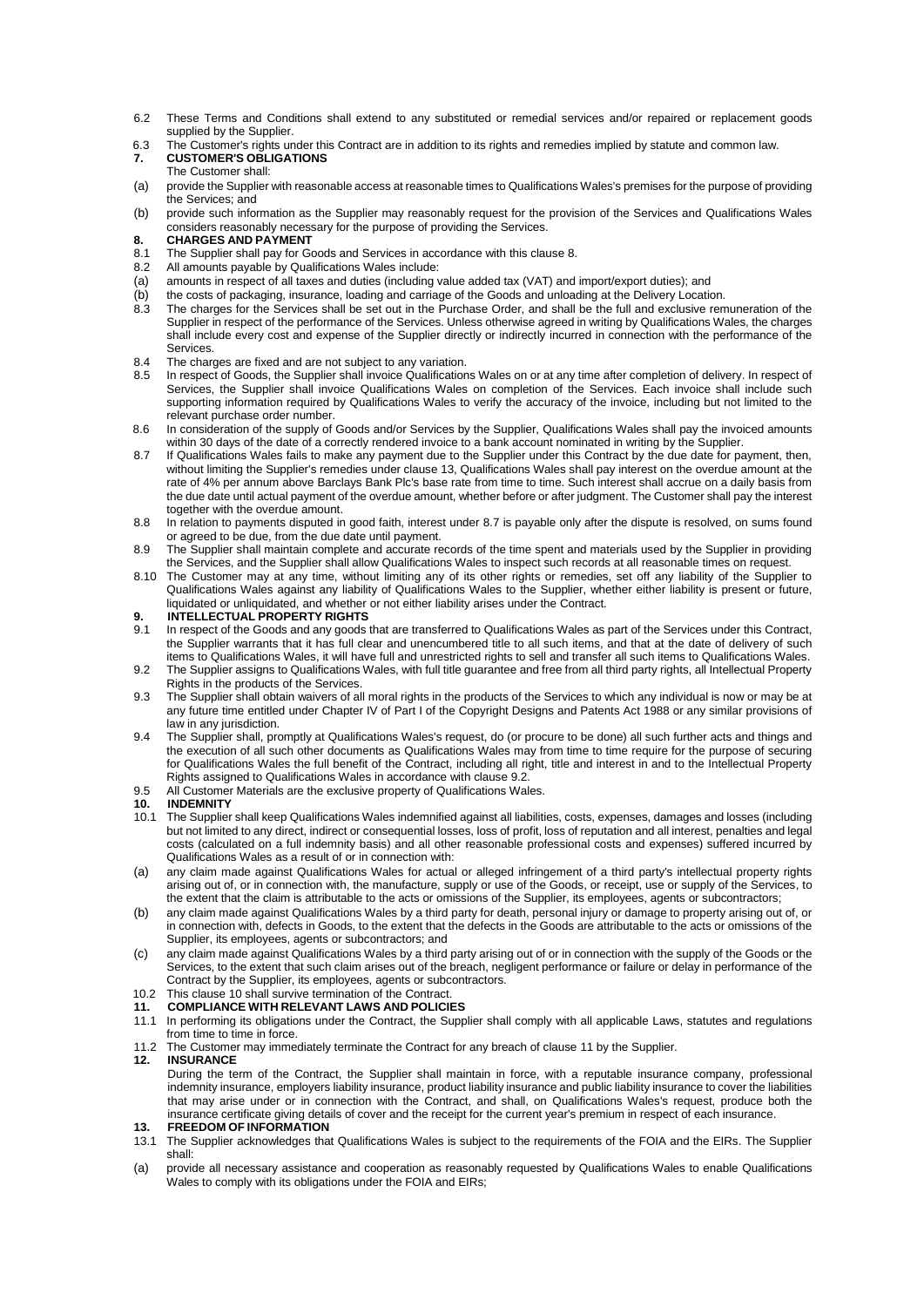- (b) transfer to Qualifications Wales all Requests for Information relating to this Contract that it receives as soon as practicable and in any event within 2 Business Days of receipt;
- (c) provide Qualifications Wales with a copy of all Information belonging to Qualifications Wales requested in the Request For Information which is in its possession or control in the form that Qualifications Wales requires within 5 Business Days (or such other period as Qualifications Wales may reasonably specify) of Qualifications Wales's request for such Information; and
- (d) not respond directly to a Request For Information unless authorised in writing to do so by Qualifications Wales.
- 13.2 The Supplier acknowledges that Qualifications Wales may be required under the FOIA and EIRs to disclose Information without consulting or obtaining consent from the Supplier. The Customer shall take reasonable steps to notify the Supplier of a Request For Information (in accordance with the Secretary of State's section 45 Code of Practice on the Discharge of the Functions of Public Authorities under Part 1 of the FOIA) to the extent that it is permissible and reasonably practical for it to do so but (notwithstanding any other provision in this Contract) Qualifications Wales shall be responsible for determining in its absolute discretion whether any information is exempt from disclosure in accordance with the FOIA and/or the EIRs.

#### <span id="page-3-2"></span>**14. DATA PROTECTION**

- <span id="page-3-0"></span>14.1 The Supplier shall (and shall procure that any of its personnel involved in the provision of this Contract shall) comply with any notification requirements under the DPA and both parties shall duly observe all of their obligations under the DPA which arise in connection with the Contract.
- <span id="page-3-1"></span>14.2 Notwithstanding the general obligation in claus[e 14.1,](#page-3-0) where the Supplier is processing Personal Data as a Data Processor for Qualifications Wales, the Supplier shall ensure that it has in place appropriate technical and organisational security measures to ensure the security of the Personal Data (and to guard against unauthorised or unlawful processing of the Personal Data and against accident loss or destruction of, or damage to, the Personal Data), as required under the Seventh Data Protection Principle in Schedule 1 to the DPA; and
- (a) provide Qualifications Wales with such information as Qualifications Wales may reasonably require to satisfy itself that the Supplier is complying with its obligations under the DPA;
- (b) promptly notify Qualifications Wales of any breach of the security measures to be put in place pursuant to claus[e 14.2;](#page-3-1)
- (c) ensure that it does not knowingly or negligently do or omit to anything which places Qualifications Wales in breach of Qualifications Wales's obligations under the DPA; and
- (d) not transfer Personal Data outside of the EEA.
- 14.3 The provisions of this claus[e 14](#page-3-2) shall apply during the continuance of this Contract and indefinitely after its expiry or termination.
- <span id="page-3-3"></span>**15. PREVENTION OF BRIBERY**
- 15.1 The Supplier shall:
- (a) comply with all applicable laws, statutes, regulations, and codes relating to anti-bribery and anti-corruption including but not limited to the Bribery Act 2010 (**Relevant Requirements**);
- (b) not engage in any activity, practice or conduct which would constitute an offence under sections 1, 2 or 6 of the Bribery Act 2010 if such activity, practice or conduct had been carried out in the UK;
- (c) have and shall maintain in place throughout the term of this Contract its own policies and procedures, including but not limited to adequate procedures under the Bribery Act 2010, to ensure compliance with the Relevant Requirements and will enforce them where appropriate; and
- (d) promptly report to Qualifications Wales any request or demand for any undue financial or other advantage of any kind received by the Supplier in connection with the performance of this Contract.
- 15.2 The Supplier shall ensure that any person associated with the Supplier who is performing services or providing goods in connection with this Contract does so only on the basis of a written contract which imposes on and secures from such person terms equivalent to those imposed on the Supplier in this [15](#page-3-3) (**Relevant Terms**). The Supplier shall be responsible for the observance and performance by such persons of the Relevant Terms, and shall be directly liable to Qualifications Wales for any breach by such persons of any of the Relevant Terms.
- 15.3 Breach of this claus[e 15](#page-3-3) shall be deemed a material breach under clause **Error! Reference source not found.**.
- 15.4 For the purpose of this claus[e 15,](#page-3-3) the meaning of adequate procedures and whether a person is associated with another person shall be determined in accordance with section 7(2) of the Bribery Act 2010 (and any guidance issued under section 9 of that Act), sections 6(5) and 6(6) of that Act and section 8 of that Act respectively. For the purposes of this clause [15](#page-3-3) a person associated with the Supplier includes but is not limited to any subcontractor of the Supplier.

#### **16. HUMAN RIGHTS, EQUALITY AND DIVERSITY, AND ANTI-SLAVERY AND HUMAN TRAFFICKING**

- 16.1 The Supplier shall (and shall use its reasonable endeavours to procure that its staff shall) at all times comply with the provisions of the Human Rights Act 1998 and the Modern Slavery Act 2015 in the performance of this Contract.
- 16.2 The Supplier shall undertake, or refrain from undertaking, such acts as Qualifications Wales requests so as to enable the Supplier to comply with its obligations under the Human Rights Act 1998.
- 16.3 The Supplier shall:
- (a) perform its obligations under this Contract (including those in relation to the Services) in accordance with:
- (i) all applicable equality, anti-slavery and anti-human trafficking Law;
- (ii) Qualifications Wales's equality and diversity policy and anti-slavery policy as provided to the Supplier from time to time; and
- (iii) any other requirements and instructions which Qualifications Wales reasonably imposes in connection with any equality, antislavery or anti-human trafficking obligations imposed on Qualifications Wales at any time under applicable equality Law; and
- (b) take all necessary steps, and inform Qualifications Wales of the steps taken, to prevent unlawful discrimination designated as such by any court or tribunal, or the Equality and Human Rights Commission or (any successor organisation);
- (c) implement due diligence procedures for its own suppliers, subcontractors and other participants in its supply chains, to ensure that there is no slavery or human trafficking in its supply chains [and report to Qualifications Wales on this as and when requested by Qualifications Wales]; and
- (d) notify Qualifications Wales as soon as it becomes aware of any actual or suspected slavery or human trafficking in a supply chain which has a connection with this Contract.

### **17. WELSH LANGUAGE**

17.1 The Supplier warrants that it will supply the Goods and/or Services in furtherance of Qualifications Wales' obligations under the Welsh Language Obligations.

# **18. TERMINATION**

- 18.1 Without limiting its other rights or remedies, Qualifications Wales may terminate this Contract with immediate effect by giving written notice to the Supplier if:
- (a) the Supplier commits a material breach of any term of this Contract which breach is irremediable or (if such breach is remediable) fails to remedy that breach within a period of fourteen (14) days after being notified in writing to do so;
- (b) there is a change of control of the Supplier; or
- (c) the Supplier suspends, or threatens to suspend, or ceases or threatens to cease to carry on all or a substantial part of its business;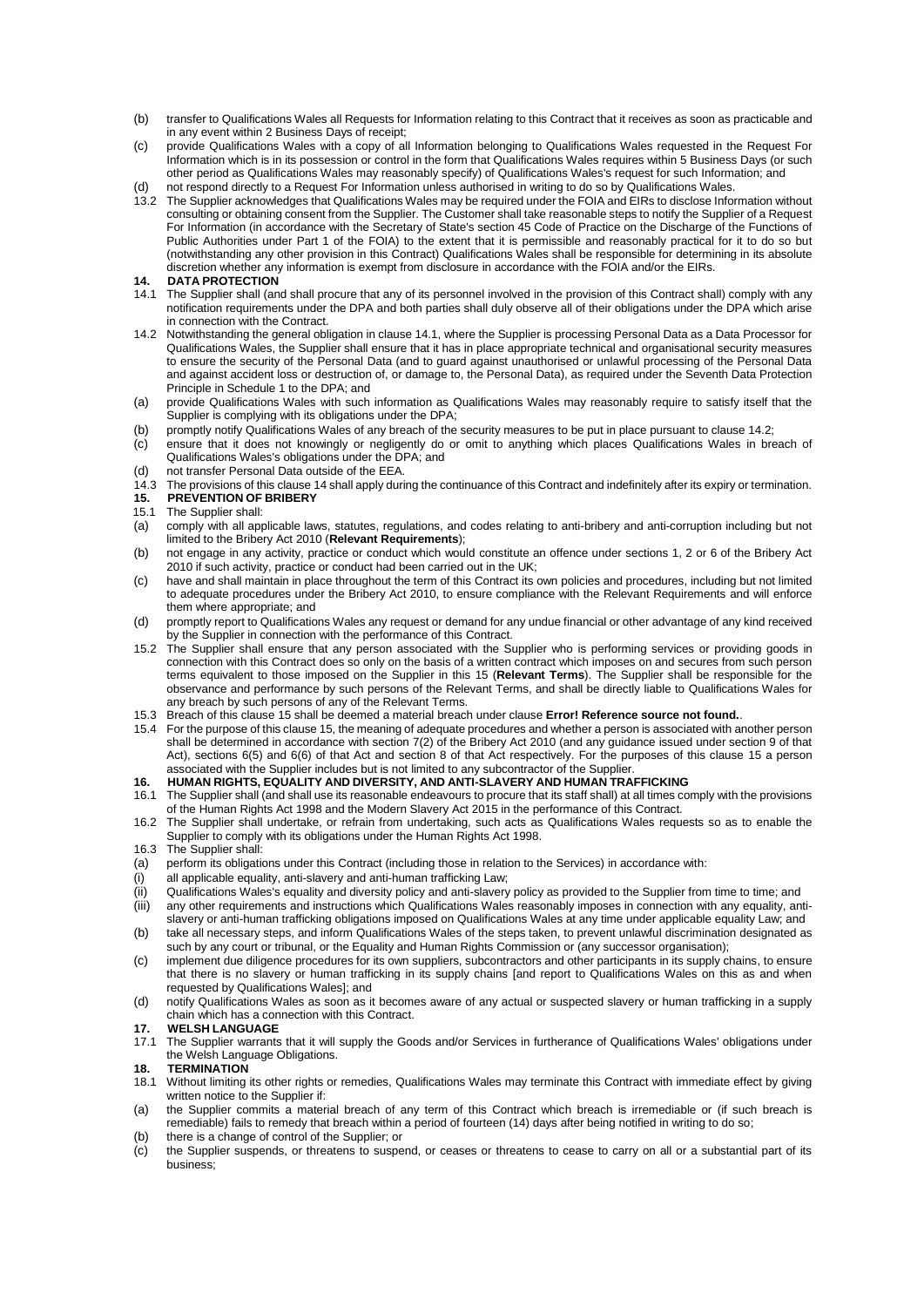- (d) the Supplier takes any step or action in connection with its entering administration, provisional liquidation or any composition or arrangement with its creditors (other than in relation to a solvent restructuring), being wound up (whether voluntarily or by order of the court, unless for the purpose of a solvent restructuring), having a receiver appointed to any of its assets or ceasing to carry on business or, if the step or action is taken in another jurisdiction, in connection with any analogous procedure in the relevant jurisdiction; or
- (e) the Supplier's financial position deteriorates to such an extent that in Qualifications Wales's opinion the Supplier's capability to adequately fulfil its obligations under the Contract had been placed in jeopardy.
- 18.2 Without affecting any other right or remedy available to it, Qualifications Wales may terminate this Contract for convenience by giving the Supplier one (1) weeks' written notice.
- 18.3 In any of the circumstances in these Terms and Conditions in which Qualification Wales may terminate the Contract, where both Goods and Services are supplied, Qualifications Wales may terminate the Contract in respect of the Goods, and/or in respect of the Services, and the Contract shall continue in respect of the remaining supply (if any).
- 18.4 Termination of the Contract, however arising, shall not affect any of the parties' rights and remedies that have accrued as at termination.
- 18.5 Clauses which expressly or by implication survive termination of the Contract shall continue in full force and effect.

### **19. CONSEQUENCES OF TERMINATION**

On termination of the Contract for any reason, the Supplier shall immediately deliver to Qualifications Wales all products forming part of the Services whether or not then complete, and return all Customer Materials. If the Supplier fails to do so, then Qualifications Wales may enter the Supplier's premises and take possession of them. Until they have been returned or delivered, the Supplier shall be solely responsible for their safe keeping and will not use them for any purpose not connected with this Contract.

# **20. GENERAL**

- Force majeure. Neither party shall be in breach of this Contract nor liable for delay in performing, or failure to perform, of any its obligations under this Contract to the extent that such delay or failure result from events, circumstances or causes beyond its reasonable control. If the period of delay or non-performance continues for two (2) weeks, the party not affected may terminate this Contract by giving seven (7) days' written notice to the affected party.
- 20.2 **Subcontracting.** The Supplier may not subcontract any or all of its rights or obligations under this Contract without the prior written consent of Qualifications Wales. If Qualifications Wales consents to subcontracting by the Supplier, the Supplier shall remain responsible for all acts or omissions of its subcontractors as if they were its own.
- 20.3 **Assignment and other dealings.** Qualifications Wales may at any time assign, transfer, mortgage, charge, subcontract or deal in any other manner with all or any of its rights or obligations under the Contract. The Supplier may not assign, transfer, mortgage, charge, subcontract, declare a trust over or deal in any other manner with all or any of its rights or obligations under the Contract without the prior written consent of Qualifications Wales.

## <span id="page-4-1"></span>20.4 **Confidentiality.**

- (a) Each party undertakes that it shall not at any time during this Contract disclose to any person any confidential information concerning the business, affairs, customers, clients or suppliers of the other party, except as permitted by clause [20.4\(b\).](#page-4-1)
- (b) Each party may disclose the other party's confidential information:
- (i) to its employees, officers, representatives, subcontractors or advisers who need to know such information for the purposes of carrying out the party's obligations under this Contract. Each party shall ensure that its employees, officers, representatives, subcontractors or advisers to whom it discloses the other party's confidential information comply with this claus[e 20.4;](#page-4-1) and
- (ii) as may be required by law, a court of competent jurisdiction or any governmental or regulatory authority, including, but not limited to, any disclosures required under the FOIA or EIRs.
- (c) Neither party shall use the other party's confidential information for any purpose other than to perform its obligations under this **Contract.**
- 20.5 **Notices.**
- <span id="page-4-2"></span>(a) Any notice or other communication given to a party under or in connection with the Contract shall be in writing, addressed to that party at its registered office (if it is a company) or its principal place of business (in any other case), and shall be delivered personally, or sent by pre-paid first class post or other next working day delivery service, commercial courier, fax or e-mail.
- (b) A notice or other communication shall be deemed to have been received: if delivered personally, when left at the address referred to in clause [20.5\(a\);](#page-4-2) if sent by pre-paid first class post or other next working day delivery service, at 9.00 am on the second Business Day after posting; if delivered by commercial courier, on the date and at the time that the courier's delivery receipt is signed; or, if sent by fax or e-mail, one Business Day after transmission.
- (c) The provisions of this clause shall not apply to the service of any proceedings or other documents in any legal action.
- 20.6 **Severance.** If any provision or part-provision of the Contract is or becomes invalid, illegal or unenforceable, it shall be deemed modified to the minimum extent necessary to make it valid, legal and enforceable. If such modification is not possible, the relevant provision or part-provision shall be deemed deleted. Any modification to or deletion of a provision or part-provision under this clause shall not affect the validity and enforceability of the rest of the Contract.
- 20.7 **Waiver.** A waiver of any right or remedy is only effective if given in writing and shall not be deemed a waiver of any subsequent breach or default. A delay or failure to exercise, or the single or partial exercise of, any right or remedy shall not:
- (a) waive that or any other right or remedy; or
- (b) prevent or restrict the further exercise of that or any other right or remedy.
- 20.8 **No partnership or agency.** Nothing in the Contract is intended to, or shall be deemed to, establish any partnership or joint venture between the parties, nor constitute either party the agent of the other for any purpose. Neither party shall have authority to act as agent for, or to bind, the other party in any way.
- 20.9 **Third parties.** No one other than a party to this Contract shall have any right to enforce any of its terms.
- <span id="page-4-0"></span>20.10 **Variation.** No variation of this Contract shall be effective unless it is in writing and signed by the parties (or their authorised representatives).
- 20.11 **Publicity.** The Supplier shall not:
- (a) make any press announcements or publicise the Contract in any way; or
- (b) use Qualifications Wales' name or logo in any promotion or marketing or announcement of orders,
- except as required by law, any government or regulatory authority, any court or other authority of competent jurisdiction, without the prior written consent of Qualifications Wales.
- 20.12 **Governing law.** The Contract, and any dispute or claim arising out of or in connection with it or its subject matter or formation (including non-contractual disputes or claims), shall be governed by, and construed in accordance with the law of England and Wales, as applied in Wales.
- 20.13 **Jurisdiction.** Each party irrevocably agrees that the courts of England and Wales, sitting in Cardiff, shall have exclusive jurisdiction to settle any dispute or claim arising out of or in connection with this agreement or its subject matter or formation (including non-contractual disputes or claims).